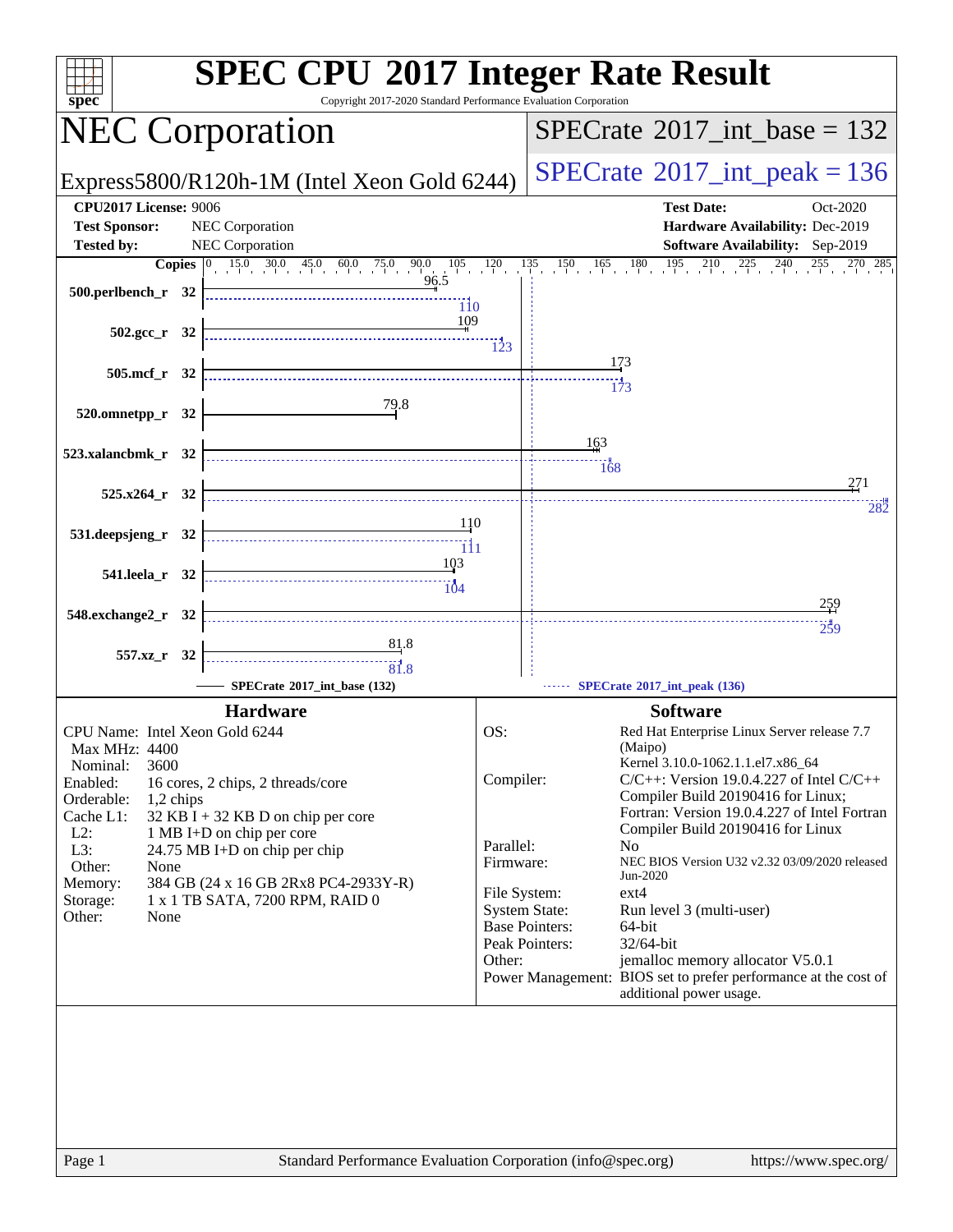

Copyright 2017-2020 Standard Performance Evaluation Corporation

## NEC Corporation

Express5800/R120h-1M (Intel Xeon Gold 6244)  $\left|$  [SPECrate](http://www.spec.org/auto/cpu2017/Docs/result-fields.html#SPECrate2017intpeak)<sup>®</sup>[2017\\_int\\_peak = 1](http://www.spec.org/auto/cpu2017/Docs/result-fields.html#SPECrate2017intpeak)36

 $SPECTate@2017_int\_base = 132$ 

**[Test Sponsor:](http://www.spec.org/auto/cpu2017/Docs/result-fields.html#TestSponsor)** NEC Corporation **[Hardware Availability:](http://www.spec.org/auto/cpu2017/Docs/result-fields.html#HardwareAvailability)** Dec-2019

**[CPU2017 License:](http://www.spec.org/auto/cpu2017/Docs/result-fields.html#CPU2017License)** 9006 **[Test Date:](http://www.spec.org/auto/cpu2017/Docs/result-fields.html#TestDate)** Oct-2020 **[Tested by:](http://www.spec.org/auto/cpu2017/Docs/result-fields.html#Testedby)** NEC Corporation **[Software Availability:](http://www.spec.org/auto/cpu2017/Docs/result-fields.html#SoftwareAvailability)** Sep-2019

#### **[Results Table](http://www.spec.org/auto/cpu2017/Docs/result-fields.html#ResultsTable)**

|                                     | <b>Base</b>   |                |              |                |              | <b>Peak</b>    |       |               |                |              |                |              |                |              |
|-------------------------------------|---------------|----------------|--------------|----------------|--------------|----------------|-------|---------------|----------------|--------------|----------------|--------------|----------------|--------------|
| <b>Benchmark</b>                    | <b>Copies</b> | <b>Seconds</b> | <b>Ratio</b> | <b>Seconds</b> | <b>Ratio</b> | <b>Seconds</b> | Ratio | <b>Copies</b> | <b>Seconds</b> | <b>Ratio</b> | <b>Seconds</b> | <b>Ratio</b> | <b>Seconds</b> | <b>Ratio</b> |
| $500.$ perlbench_r                  | 32            | 527            | 96.6         | 532            | 95.7         | 528            | 96.5  | 32            | 463            | <b>110</b>   | 463            | 110          | 462            | <b>110</b>   |
| 502.gcc_r                           | 32            | 418            | 108          | 414            | 109          | 414            | 109   | 32            | 368            | 123          | 367            | 123          | 367            | 123          |
| $505$ .mcf r                        | 32            | 300            | 173          | 299            | 173          | 300            | 172   | 32            | 298            | 173          | 299            | 173          | 299            | 173          |
| 520.omnetpp_r                       | 32            | 526            | 79.8         | 528            | 79.4         | 526            | 79.9  | 32            | 526            | 79.8         | 528            | 79.4         | 526            | 79.9         |
| 523.xalancbmk r                     | 32            | 210            | 161          | 207            | 164          | 208            | 163   | 32            | 200            | 169          | <b>201</b>     | 168          | 201            | 168          |
| 525.x264 r                          | 32            | 209            | 268          | 207            | 271          | 207            | 271   | 32            | <u>199</u>     | 282          | 198            | 283          | 199            | 281          |
| 531.deepsjeng_r                     | 32            | 332            | 110          | 331            | 111          | 332            | 110   | 32            | <b>331</b>     | <u>111</u>   | 331            | 111          | 331            | 111          |
| 541.leela r                         | 32            | 512            | 103          | 514            | 103          | 510            | 104   | 32            | 510            | 104          | 511            | 104          | 509            | 104          |
| 548.exchange2_r                     | 32            | 321            | 262          | 324            | 259          | 324            | 259   | 32            | <u>323</u>     | <u>259</u>   | 323            | 260          | 324            | 259          |
| 557.xz r                            | 32            | 423            | 81.8         | 423            | 81.7         | 422            | 81.8  | 32            | 423            | 81.8         | 423            | 81.7         | 423            | 81.8         |
| $SPECrate^{\otimes}2017$ int base = |               |                | 132          |                |              |                |       |               |                |              |                |              |                |              |

**[SPECrate](http://www.spec.org/auto/cpu2017/Docs/result-fields.html#SPECrate2017intpeak)[2017\\_int\\_peak =](http://www.spec.org/auto/cpu2017/Docs/result-fields.html#SPECrate2017intpeak) 136**

Results appear in the [order in which they were run.](http://www.spec.org/auto/cpu2017/Docs/result-fields.html#RunOrder) Bold underlined text [indicates a median measurement.](http://www.spec.org/auto/cpu2017/Docs/result-fields.html#Median)

#### **[Submit Notes](http://www.spec.org/auto/cpu2017/Docs/result-fields.html#SubmitNotes)**

 The numactl mechanism was used to bind copies to processors. The config file option 'submit' was used to generate numactl commands to bind each copy to a specific processor. For details, please see the config file.

### **[Operating System Notes](http://www.spec.org/auto/cpu2017/Docs/result-fields.html#OperatingSystemNotes)**

Stack size set to unlimited using "ulimit -s unlimited"

#### **[Environment Variables Notes](http://www.spec.org/auto/cpu2017/Docs/result-fields.html#EnvironmentVariablesNotes)**

```
Environment variables set by runcpu before the start of the run:
LD_LIBRARY_PATH =
      "/home/cpu2017/lib/intel64:/home/cpu2017/lib/ia32:/home/cpu2017/je5.0.1-
```
32"

### **[General Notes](http://www.spec.org/auto/cpu2017/Docs/result-fields.html#GeneralNotes)**

 Binaries compiled on a system with 1x Intel Core i9-7900X CPU + 32GB RAM memory using Redhat Enterprise Linux 7.5 Transparent Huge Pages enabled by default Prior to runcpu invocation Filesystem page cache synced and cleared with: sync; echo 3 > /proc/sys/vm/drop\_caches runcpu command invoked through numactl i.e.: numactl --interleave=all runcpu <etc>

| Page 2 | Standard Performance Evaluation Corporation (info@spec.org) | https://www.spec.org/ |
|--------|-------------------------------------------------------------|-----------------------|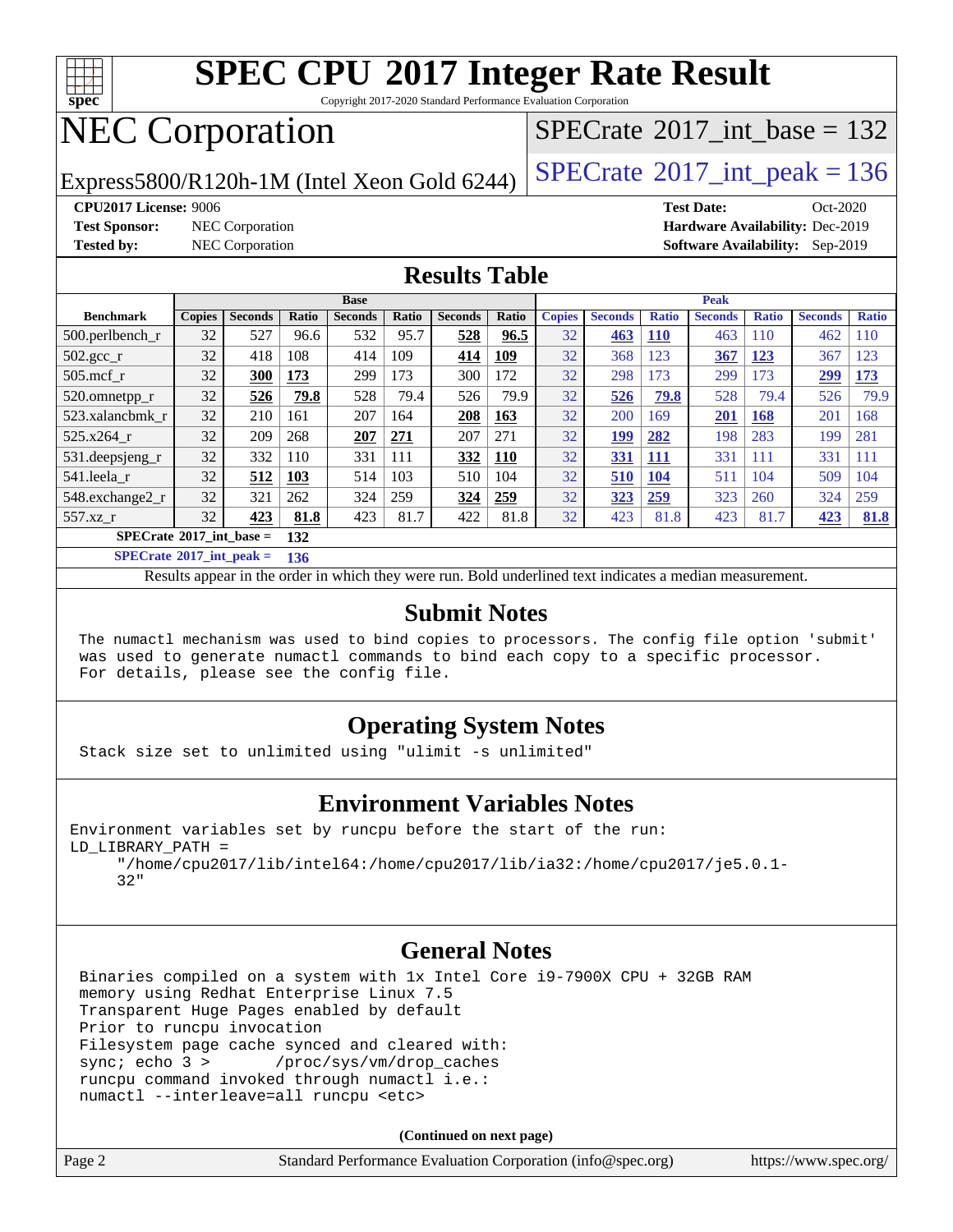

Copyright 2017-2020 Standard Performance Evaluation Corporation

## NEC Corporation

 $SPECTate@2017_int\_base = 132$ 

Express5800/R120h-1M (Intel Xeon Gold 6244)  $\left|$  [SPECrate](http://www.spec.org/auto/cpu2017/Docs/result-fields.html#SPECrate2017intpeak)<sup>®</sup>[2017\\_int\\_peak = 1](http://www.spec.org/auto/cpu2017/Docs/result-fields.html#SPECrate2017intpeak)36

**[Test Sponsor:](http://www.spec.org/auto/cpu2017/Docs/result-fields.html#TestSponsor)** NEC Corporation **[Hardware Availability:](http://www.spec.org/auto/cpu2017/Docs/result-fields.html#HardwareAvailability)** Dec-2019 **[Tested by:](http://www.spec.org/auto/cpu2017/Docs/result-fields.html#Testedby)** NEC Corporation **[Software Availability:](http://www.spec.org/auto/cpu2017/Docs/result-fields.html#SoftwareAvailability)** Sep-2019

**[CPU2017 License:](http://www.spec.org/auto/cpu2017/Docs/result-fields.html#CPU2017License)** 9006 **[Test Date:](http://www.spec.org/auto/cpu2017/Docs/result-fields.html#TestDate)** Oct-2020

#### **[General Notes \(Continued\)](http://www.spec.org/auto/cpu2017/Docs/result-fields.html#GeneralNotes)**

 NA: The test sponsor attests, as of date of publication, that CVE-2017-5754 (Meltdown) is mitigated in the system as tested and documented. Yes: The test sponsor attests, as of date of publication, that CVE-2017-5753 (Spectre variant 1) is mitigated in the system as tested and documented. Yes: The test sponsor attests, as of date of publication, that CVE-2017-5715 (Spectre variant 2) is mitigated in the system as tested and documented.

 jemalloc, a general purpose malloc implementation built with the RedHat Enterprise 7.5, and the system compiler gcc 4.8.5 sources available from jemalloc.net or<https://github.com/jemalloc/jemalloc/releases>

#### **[Platform Notes](http://www.spec.org/auto/cpu2017/Docs/result-fields.html#PlatformNotes)**

 BIOS Settings: Thermal Configuration: Maximum Cooling Workload Profile: General Throughput Compute Memory Patrol Scrubbing: Disabled LLC Dead Line Allocation: Disabled LLC Prefetch: Enabled Enhanced Processor Performance: Enabled

 Sysinfo program /home/cpu2017/bin/sysinfo Rev: r6365 of 2019-08-21 295195f888a3d7edb1e6e46a485a0011 running on r120h1m Tue Oct 13 09:06:50 2020

 SUT (System Under Test) info as seen by some common utilities. For more information on this section, see <https://www.spec.org/cpu2017/Docs/config.html#sysinfo>

 From /proc/cpuinfo model name : Intel(R) Xeon(R) Gold 6244 CPU @ 3.60GHz 2 "physical id"s (chips) 32 "processors" cores, siblings (Caution: counting these is hw and system dependent. The following excerpts from /proc/cpuinfo might not be reliable. Use with caution.) cpu cores : 8 siblings : 16 physical 0: cores 3 8 17 18 24 25 27 physical 1: cores 2 8 9 18 19 20 25 26

| From 1scpu:<br>Architecture:<br>$CPU$ op-mode $(s)$ :<br>Byte Order:<br>CPU(s): | x86 64<br>$32$ -bit, $64$ -bit<br>Little Endian<br>32 |
|---------------------------------------------------------------------------------|-------------------------------------------------------|
|                                                                                 |                                                       |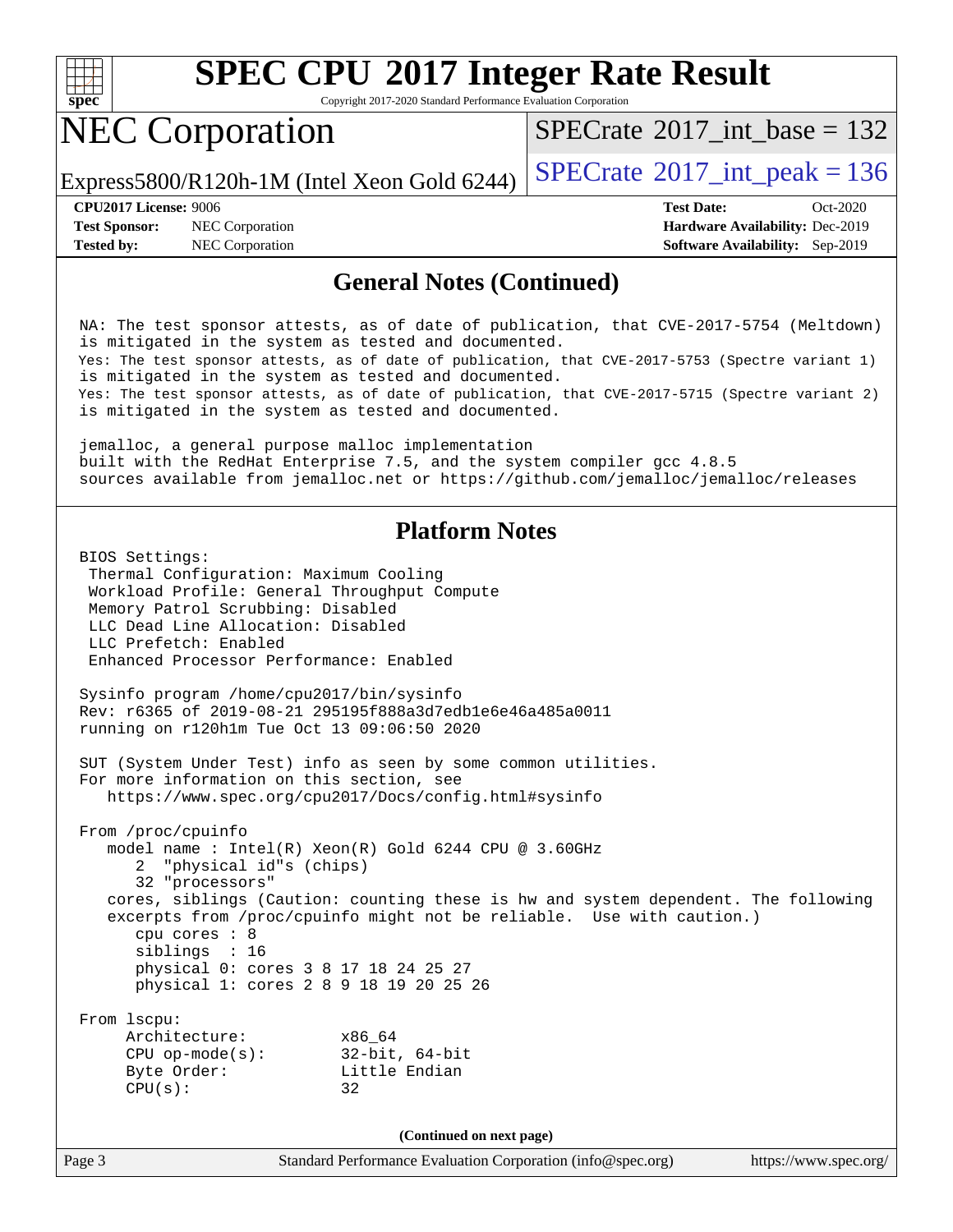

Copyright 2017-2020 Standard Performance Evaluation Corporation

## NEC Corporation

 $SPECrate$ <sup>®</sup>[2017\\_int\\_base =](http://www.spec.org/auto/cpu2017/Docs/result-fields.html#SPECrate2017intbase) 132

Express5800/R120h-1M (Intel Xeon Gold 6244)  $\left|$  [SPECrate](http://www.spec.org/auto/cpu2017/Docs/result-fields.html#SPECrate2017intpeak)<sup>®</sup>[2017\\_int\\_peak = 1](http://www.spec.org/auto/cpu2017/Docs/result-fields.html#SPECrate2017intpeak)36

**[Test Sponsor:](http://www.spec.org/auto/cpu2017/Docs/result-fields.html#TestSponsor)** NEC Corporation **[Hardware Availability:](http://www.spec.org/auto/cpu2017/Docs/result-fields.html#HardwareAvailability)** Dec-2019 **[Tested by:](http://www.spec.org/auto/cpu2017/Docs/result-fields.html#Testedby)** NEC Corporation **[Software Availability:](http://www.spec.org/auto/cpu2017/Docs/result-fields.html#SoftwareAvailability)** Sep-2019

**[CPU2017 License:](http://www.spec.org/auto/cpu2017/Docs/result-fields.html#CPU2017License)** 9006 **[Test Date:](http://www.spec.org/auto/cpu2017/Docs/result-fields.html#TestDate)** Oct-2020

#### **[Platform Notes \(Continued\)](http://www.spec.org/auto/cpu2017/Docs/result-fields.html#PlatformNotes)**

| flush_l1d arch_capabilities<br>/proc/cpuinfo cache data<br>cache size $: 25344$ KB<br>physical chip.<br>$available: 4 nodes (0-3)$<br>node 0 cpus: 4 5 6 7 20 21 22 23<br>node 0 size: 98304 MB<br>node 0 free: 96059 MB<br>node 1 cpus: 0 1 2 3 16 17 18 19<br>node 1 size: 97960 MB<br>node 1 free: 95607 MB<br>node 2 cpus: 8 9 10 11 24 25 26 27 | xsave avx f16c rdrand lahf_lm abm 3dnowprefetch epb cat_13 cdp_13 invpcid_single<br>intel_ppin intel_pt ssbd mba ibrs ibpb stibp ibrs_enhanced tpr_shadow vnmi<br>flexpriority ept vpid fsgsbase tsc_adjust bmil hle avx2 smep bmi2 erms invpcid rtm<br>cqm mpx rdt_a avx512f avx512dq rdseed adx smap clflushopt clwb avx512cd avx512bw<br>avx512vl xsaveopt xsavec xgetbvl cqm_llc cqm_occup_llc cqm_mbm_total cqm_mbm_local<br>dtherm ida arat pln pts pku ospke avx512_vnni md_clear spec_ctrl intel_stibp<br>From numactl --hardware WARNING: a numactl 'node' might or might not correspond to a |
|------------------------------------------------------------------------------------------------------------------------------------------------------------------------------------------------------------------------------------------------------------------------------------------------------------------------------------------------------|--------------------------------------------------------------------------------------------------------------------------------------------------------------------------------------------------------------------------------------------------------------------------------------------------------------------------------------------------------------------------------------------------------------------------------------------------------------------------------------------------------------------------------------------------------------------------------------------------------|
|                                                                                                                                                                                                                                                                                                                                                      |                                                                                                                                                                                                                                                                                                                                                                                                                                                                                                                                                                                                        |
|                                                                                                                                                                                                                                                                                                                                                      |                                                                                                                                                                                                                                                                                                                                                                                                                                                                                                                                                                                                        |
|                                                                                                                                                                                                                                                                                                                                                      |                                                                                                                                                                                                                                                                                                                                                                                                                                                                                                                                                                                                        |
|                                                                                                                                                                                                                                                                                                                                                      |                                                                                                                                                                                                                                                                                                                                                                                                                                                                                                                                                                                                        |
|                                                                                                                                                                                                                                                                                                                                                      |                                                                                                                                                                                                                                                                                                                                                                                                                                                                                                                                                                                                        |
|                                                                                                                                                                                                                                                                                                                                                      |                                                                                                                                                                                                                                                                                                                                                                                                                                                                                                                                                                                                        |
|                                                                                                                                                                                                                                                                                                                                                      |                                                                                                                                                                                                                                                                                                                                                                                                                                                                                                                                                                                                        |
|                                                                                                                                                                                                                                                                                                                                                      |                                                                                                                                                                                                                                                                                                                                                                                                                                                                                                                                                                                                        |
|                                                                                                                                                                                                                                                                                                                                                      |                                                                                                                                                                                                                                                                                                                                                                                                                                                                                                                                                                                                        |
|                                                                                                                                                                                                                                                                                                                                                      |                                                                                                                                                                                                                                                                                                                                                                                                                                                                                                                                                                                                        |
|                                                                                                                                                                                                                                                                                                                                                      |                                                                                                                                                                                                                                                                                                                                                                                                                                                                                                                                                                                                        |
|                                                                                                                                                                                                                                                                                                                                                      |                                                                                                                                                                                                                                                                                                                                                                                                                                                                                                                                                                                                        |
|                                                                                                                                                                                                                                                                                                                                                      |                                                                                                                                                                                                                                                                                                                                                                                                                                                                                                                                                                                                        |
|                                                                                                                                                                                                                                                                                                                                                      |                                                                                                                                                                                                                                                                                                                                                                                                                                                                                                                                                                                                        |
|                                                                                                                                                                                                                                                                                                                                                      |                                                                                                                                                                                                                                                                                                                                                                                                                                                                                                                                                                                                        |
|                                                                                                                                                                                                                                                                                                                                                      |                                                                                                                                                                                                                                                                                                                                                                                                                                                                                                                                                                                                        |
|                                                                                                                                                                                                                                                                                                                                                      |                                                                                                                                                                                                                                                                                                                                                                                                                                                                                                                                                                                                        |
|                                                                                                                                                                                                                                                                                                                                                      |                                                                                                                                                                                                                                                                                                                                                                                                                                                                                                                                                                                                        |
|                                                                                                                                                                                                                                                                                                                                                      |                                                                                                                                                                                                                                                                                                                                                                                                                                                                                                                                                                                                        |
|                                                                                                                                                                                                                                                                                                                                                      | aperfmperf eagerfpu pni pclmulqdq dtes64 monitor ds_cpl vmx smx est tm2 ssse3 sdbg<br>fma cx16 xtpr pdcm pcid dca sse4_1 sse4_2 x2apic movbe popcnt tsc_deadline_timer aes                                                                                                                                                                                                                                                                                                                                                                                                                             |
|                                                                                                                                                                                                                                                                                                                                                      | lm constant_tsc art arch_perfmon pebs bts rep_good nopl xtopology nonstop_tsc                                                                                                                                                                                                                                                                                                                                                                                                                                                                                                                          |
|                                                                                                                                                                                                                                                                                                                                                      | pat pse36 clflush dts acpi mmx fxsr sse sse2 ss ht tm pbe syscall nx pdpelgb rdtscp                                                                                                                                                                                                                                                                                                                                                                                                                                                                                                                    |
| Flagg:                                                                                                                                                                                                                                                                                                                                               | fpu vme de pse tsc msr pae mce cx8 apic sep mtrr pge mca cmov                                                                                                                                                                                                                                                                                                                                                                                                                                                                                                                                          |
| NUMA $node3$ CPU $(s)$ :                                                                                                                                                                                                                                                                                                                             | $12 - 15, 28 - 31$                                                                                                                                                                                                                                                                                                                                                                                                                                                                                                                                                                                     |
| NUMA $node2$ $CPU(s):$                                                                                                                                                                                                                                                                                                                               | $8 - 11, 24 - 27$                                                                                                                                                                                                                                                                                                                                                                                                                                                                                                                                                                                      |
| NUMA $node1$ $CPU(s):$                                                                                                                                                                                                                                                                                                                               | $0 - 3$ , 16-19                                                                                                                                                                                                                                                                                                                                                                                                                                                                                                                                                                                        |
| NUMA $node0$ $CPU(s):$                                                                                                                                                                                                                                                                                                                               | $4 - 7$ , 20 – 23                                                                                                                                                                                                                                                                                                                                                                                                                                                                                                                                                                                      |
| L3 cache:                                                                                                                                                                                                                                                                                                                                            | 25344K                                                                                                                                                                                                                                                                                                                                                                                                                                                                                                                                                                                                 |
| $L2$ cache:                                                                                                                                                                                                                                                                                                                                          | 1024K                                                                                                                                                                                                                                                                                                                                                                                                                                                                                                                                                                                                  |
| Lli cache:                                                                                                                                                                                                                                                                                                                                           | 32K                                                                                                                                                                                                                                                                                                                                                                                                                                                                                                                                                                                                    |
| L1d cache:                                                                                                                                                                                                                                                                                                                                           | 32K                                                                                                                                                                                                                                                                                                                                                                                                                                                                                                                                                                                                    |
| Virtualization:                                                                                                                                                                                                                                                                                                                                      | $VT - x$                                                                                                                                                                                                                                                                                                                                                                                                                                                                                                                                                                                               |
| BogoMIPS:                                                                                                                                                                                                                                                                                                                                            | 7200.00                                                                                                                                                                                                                                                                                                                                                                                                                                                                                                                                                                                                |
| Stepping:<br>CPU MHz:                                                                                                                                                                                                                                                                                                                                | 3600.000                                                                                                                                                                                                                                                                                                                                                                                                                                                                                                                                                                                               |
| Model name:                                                                                                                                                                                                                                                                                                                                          | $Intel(R) Xeon(R) Gold 6244 CPU @ 3.60GHz$<br>6                                                                                                                                                                                                                                                                                                                                                                                                                                                                                                                                                        |
| Model:                                                                                                                                                                                                                                                                                                                                               | 85                                                                                                                                                                                                                                                                                                                                                                                                                                                                                                                                                                                                     |
| CPU family:                                                                                                                                                                                                                                                                                                                                          | 6                                                                                                                                                                                                                                                                                                                                                                                                                                                                                                                                                                                                      |
| Vendor ID:                                                                                                                                                                                                                                                                                                                                           | GenuineIntel                                                                                                                                                                                                                                                                                                                                                                                                                                                                                                                                                                                           |
| NUMA node(s):                                                                                                                                                                                                                                                                                                                                        | 4                                                                                                                                                                                                                                                                                                                                                                                                                                                                                                                                                                                                      |
| Socket(s):                                                                                                                                                                                                                                                                                                                                           | 2                                                                                                                                                                                                                                                                                                                                                                                                                                                                                                                                                                                                      |
|                                                                                                                                                                                                                                                                                                                                                      | 8                                                                                                                                                                                                                                                                                                                                                                                                                                                                                                                                                                                                      |
| $Core(s)$ per socket:                                                                                                                                                                                                                                                                                                                                |                                                                                                                                                                                                                                                                                                                                                                                                                                                                                                                                                                                                        |
| Thread(s) per core:                                                                                                                                                                                                                                                                                                                                  | 2                                                                                                                                                                                                                                                                                                                                                                                                                                                                                                                                                                                                      |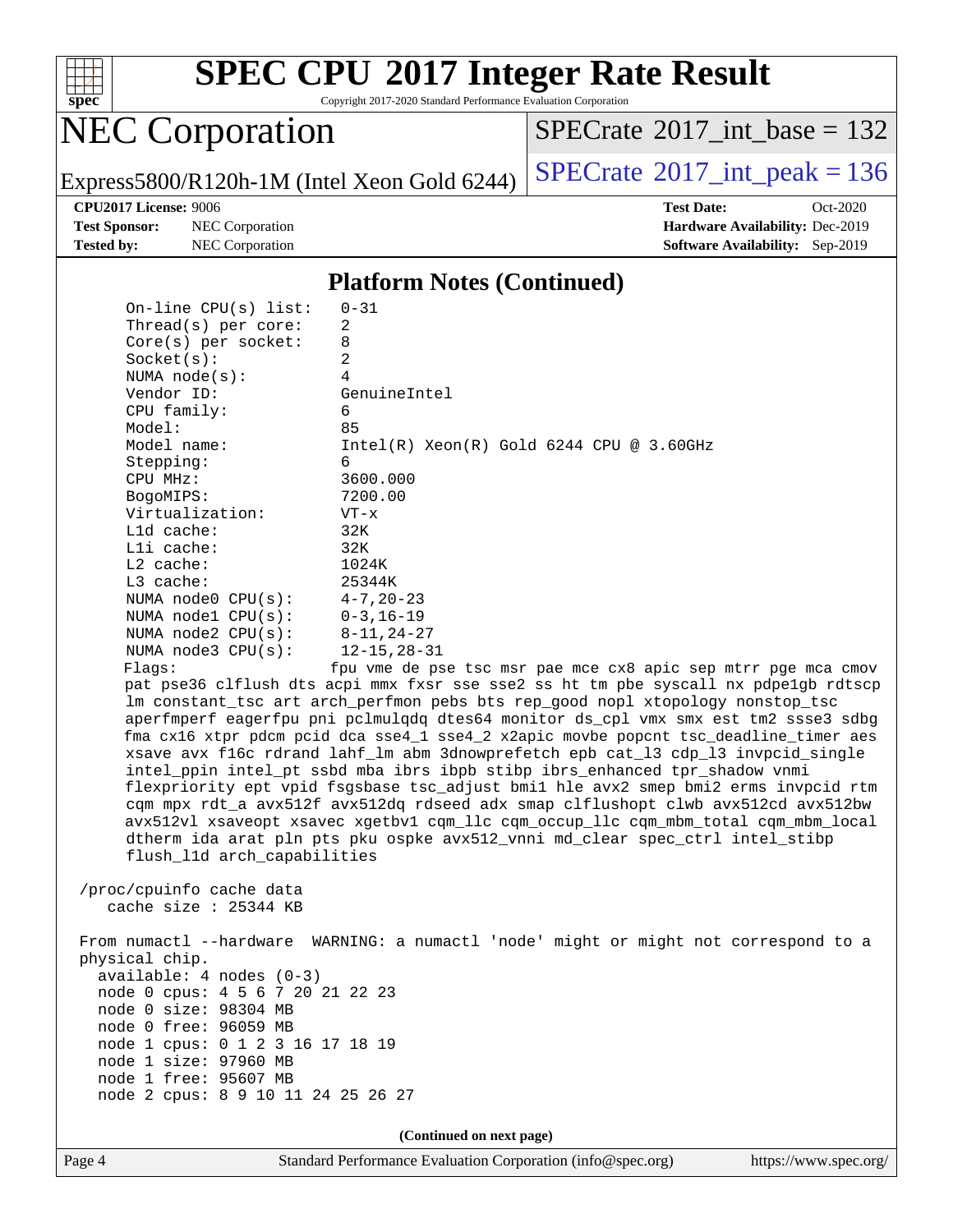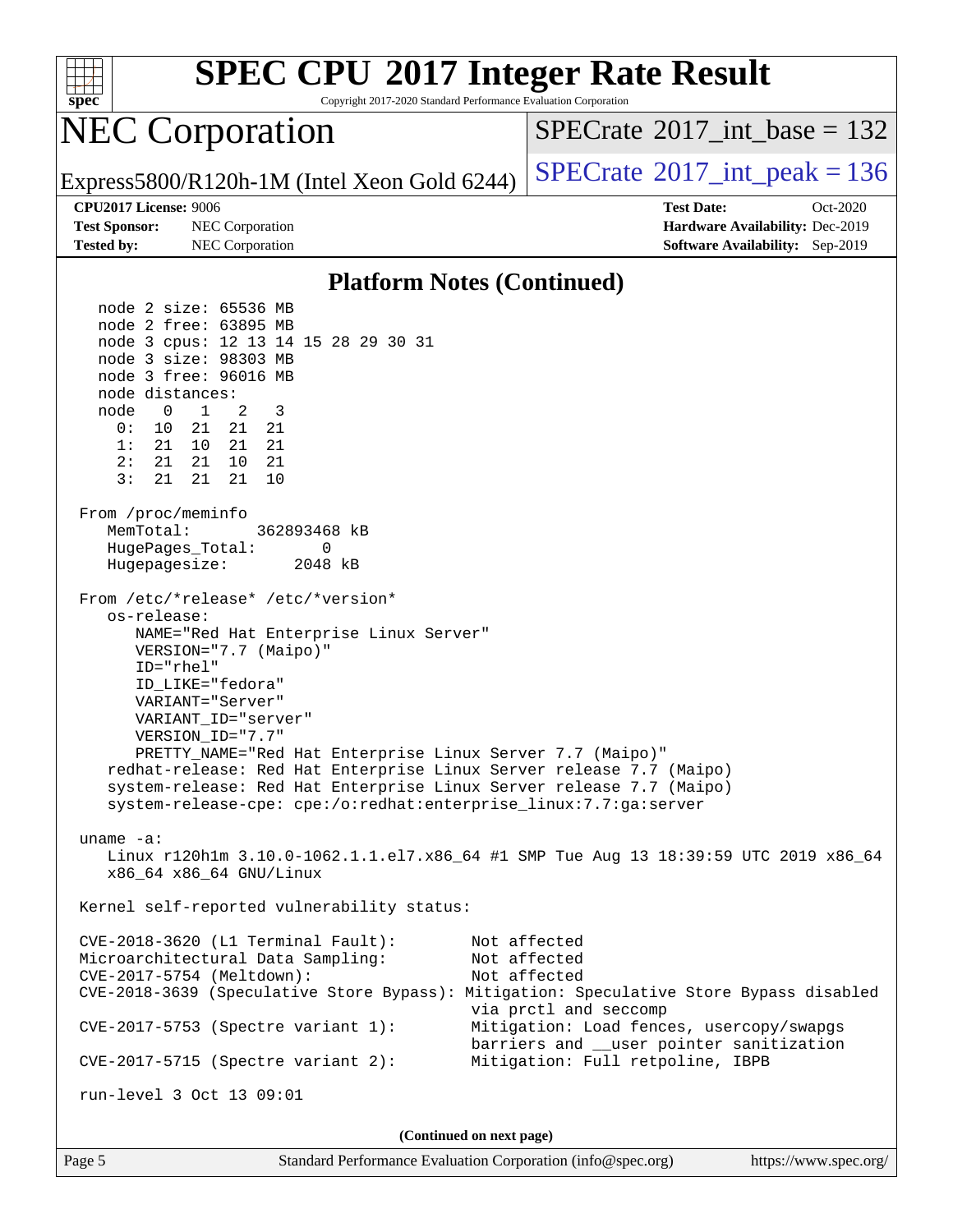

Copyright 2017-2020 Standard Performance Evaluation Corporation

## NEC Corporation

 $SPECTate@2017_int\_base = 132$ 

Express5800/R120h-1M (Intel Xeon Gold 6244)  $SPECrate^{\circ}2017\_int\_peak = 136$  $SPECrate^{\circ}2017\_int\_peak = 136$ 

**[Tested by:](http://www.spec.org/auto/cpu2017/Docs/result-fields.html#Testedby)** NEC Corporation **[Software Availability:](http://www.spec.org/auto/cpu2017/Docs/result-fields.html#SoftwareAvailability)** Sep-2019

**[CPU2017 License:](http://www.spec.org/auto/cpu2017/Docs/result-fields.html#CPU2017License)** 9006 **[Test Date:](http://www.spec.org/auto/cpu2017/Docs/result-fields.html#TestDate)** Oct-2020 **[Test Sponsor:](http://www.spec.org/auto/cpu2017/Docs/result-fields.html#TestSponsor)** NEC Corporation **[Hardware Availability:](http://www.spec.org/auto/cpu2017/Docs/result-fields.html#HardwareAvailability)** Dec-2019

#### **[Platform Notes \(Continued\)](http://www.spec.org/auto/cpu2017/Docs/result-fields.html#PlatformNotes)**

 SPEC is set to: /home/cpu2017 Filesystem Type Size Used Avail Use% Mounted on /dev/sda3 ext4 908G 184G 678G 22% /

#### From /sys/devices/virtual/dmi/id

 BIOS: NEC U32 03/09/2020 Vendor: NEC Product: Express5800/R120h-1M

Serial: JPN0084094

 Additional information from dmidecode follows. WARNING: Use caution when you interpret this section. The 'dmidecode' program reads system data which is "intended to allow hardware to be accurately determined", but the intent may not be met, as there are frequent changes to hardware, firmware, and the "DMTF SMBIOS" standard. Memory:

24x HPE P03050-091 16 GB 2 rank 2933

(End of data from sysinfo program)

#### **[Compiler Version Notes](http://www.spec.org/auto/cpu2017/Docs/result-fields.html#CompilerVersionNotes)**

==============================================================================  $C$  | 502.gcc\_r(peak) ------------------------------------------------------------------------------ Intel(R) C Intel(R) 64 Compiler for applications running on IA-32, Version 19.0.4.227 Build 20190416 Copyright (C) 1985-2019 Intel Corporation. All rights reserved. ------------------------------------------------------------------------------ ============================================================================== C | 500.perlbench\_r(base, peak) 502.gcc\_r(base) 505.mcf\_r(base, peak) | 525.x264 $r(base, peak)$  557.xz $r(base, peak)$ ------------------------------------------------------------------------------ Intel(R) C Intel(R) 64 Compiler for applications running on Intel(R) 64, Version 19.0.4.227 Build 20190416 Copyright (C) 1985-2019 Intel Corporation. All rights reserved. ------------------------------------------------------------------------------ ==============================================================================  $C \qquad \qquad | \; 502.\text{gcc\_r}(\text{peak})$ ------------------------------------------------------------------------------ Intel(R) C Intel(R) 64 Compiler for applications running on IA-32, Version 19.0.4.227 Build 20190416 Copyright (C) 1985-2019 Intel Corporation. All rights reserved. ------------------------------------------------------------------------------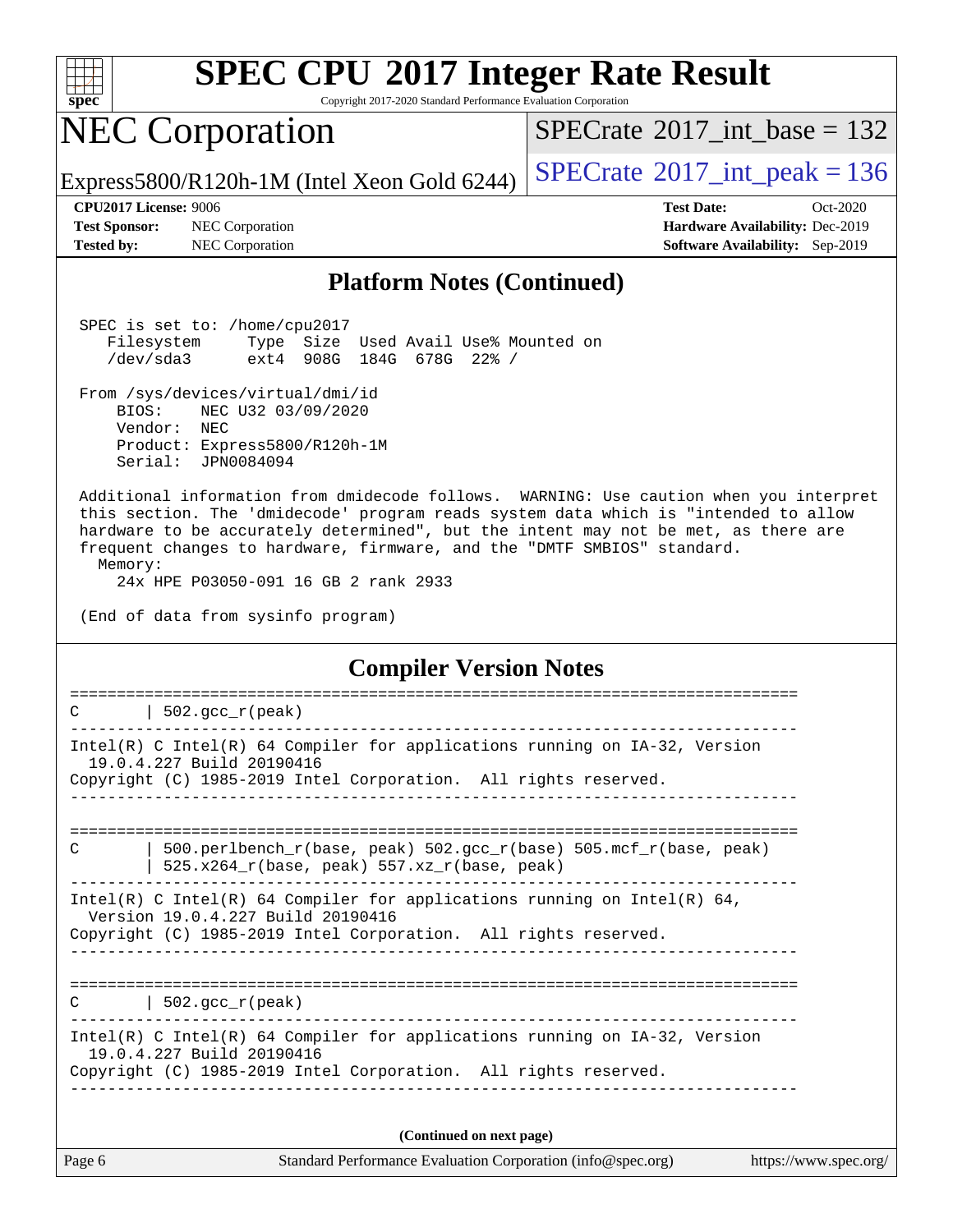

Copyright 2017-2020 Standard Performance Evaluation Corporation

# NEC Corporation

 $SPECrate$ <sup>®</sup>[2017\\_int\\_base =](http://www.spec.org/auto/cpu2017/Docs/result-fields.html#SPECrate2017intbase) 132

Express5800/R120h-1M (Intel Xeon Gold 6244)  $\left|$  [SPECrate](http://www.spec.org/auto/cpu2017/Docs/result-fields.html#SPECrate2017intpeak)<sup>®</sup>[2017\\_int\\_peak = 1](http://www.spec.org/auto/cpu2017/Docs/result-fields.html#SPECrate2017intpeak)36

**[CPU2017 License:](http://www.spec.org/auto/cpu2017/Docs/result-fields.html#CPU2017License)** 9006 **[Test Date:](http://www.spec.org/auto/cpu2017/Docs/result-fields.html#TestDate)** Oct-2020 **[Test Sponsor:](http://www.spec.org/auto/cpu2017/Docs/result-fields.html#TestSponsor)** NEC Corporation **[Hardware Availability:](http://www.spec.org/auto/cpu2017/Docs/result-fields.html#HardwareAvailability)** Dec-2019 **[Tested by:](http://www.spec.org/auto/cpu2017/Docs/result-fields.html#Testedby)** NEC Corporation **[Software Availability:](http://www.spec.org/auto/cpu2017/Docs/result-fields.html#SoftwareAvailability)** Sep-2019

### **[Compiler Version Notes \(Continued\)](http://www.spec.org/auto/cpu2017/Docs/result-fields.html#CompilerVersionNotes)**

| Page 7 | Standard Performance Evaluation Corporation (info@spec.org)                                                       | https://www.spec.org/ |
|--------|-------------------------------------------------------------------------------------------------------------------|-----------------------|
|        | (Continued on next page)                                                                                          |                       |
|        | Fortran   $548$ . exchange $2\degree$ r (base, peak)                                                              |                       |
|        |                                                                                                                   |                       |
|        | Version 19.0.4.227 Build 20190416<br>Copyright (C) 1985-2019 Intel Corporation. All rights reserved.              |                       |
|        | Intel(R) $C++$ Intel(R) 64 Compiler for applications running on Intel(R) 64,                                      |                       |
| $C++$  | 520.omnetpp_r(base, peak) 523.xalancbmk_r(base)<br>531.deepsjeng_r(base, peak) 541.leela_r(base, peak)            |                       |
|        | Copyright (C) 1985-2019 Intel Corporation. All rights reserved.                                                   |                       |
|        | Intel(R) C++ Intel(R) 64 Compiler for applications running on IA-32, Version<br>19.0.4.227 Build 20190416         |                       |
|        | $C++$   523.xalancbmk_r(peak)                                                                                     |                       |
|        | Copyright (C) 1985-2019 Intel Corporation. All rights reserved.                                                   |                       |
|        | Intel(R) $C++$ Intel(R) 64 Compiler for applications running on Intel(R) 64,<br>Version 19.0.4.227 Build 20190416 |                       |
| C++    | 520.omnetpp_r(base, peak) 523.xalancbmk_r(base)<br>531.deepsjeng_r(base, peak) 541.leela_r(base, peak)            |                       |
|        |                                                                                                                   |                       |
|        | 19.0.4.227 Build 20190416<br>Copyright (C) 1985-2019 Intel Corporation. All rights reserved.                      |                       |
|        | _________________________<br>Intel(R) C++ Intel(R) 64 Compiler for applications running on IA-32, Version         |                       |
| $C++$  | $523.xalanchm k_r (peak)$                                                                                         |                       |
|        | Copyright (C) 1985-2019 Intel Corporation. All rights reserved.                                                   |                       |
|        | Intel(R) C Intel(R) 64 Compiler for applications running on Intel(R) 64,<br>Version 19.0.4.227 Build 20190416     |                       |
| C      | 500.perlbench_r(base, peak) 502.gcc_r(base) 505.mcf_r(base, peak)<br>525.x264_r(base, peak) 557.xz_r(base, peak)  |                       |
|        |                                                                                                                   |                       |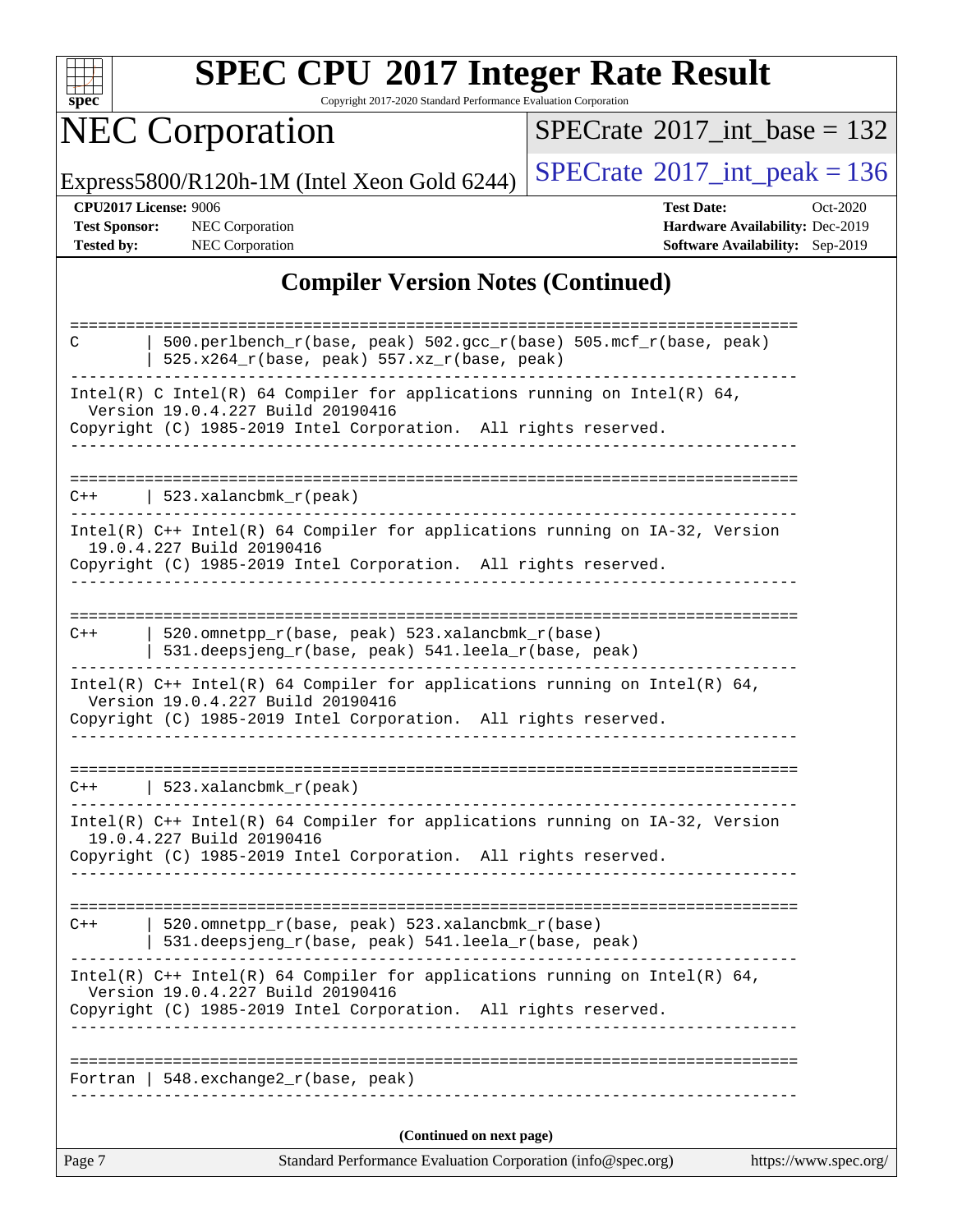

Copyright 2017-2020 Standard Performance Evaluation Corporation

## NEC Corporation

 $SPECTate@2017_int\_base = 132$ 

Express5800/R120h-1M (Intel Xeon Gold 6244)  $\left|$  [SPECrate](http://www.spec.org/auto/cpu2017/Docs/result-fields.html#SPECrate2017intpeak)<sup>®</sup>[2017\\_int\\_peak = 1](http://www.spec.org/auto/cpu2017/Docs/result-fields.html#SPECrate2017intpeak)36

**[Test Sponsor:](http://www.spec.org/auto/cpu2017/Docs/result-fields.html#TestSponsor)** NEC Corporation **[Hardware Availability:](http://www.spec.org/auto/cpu2017/Docs/result-fields.html#HardwareAvailability)** Dec-2019 **[Tested by:](http://www.spec.org/auto/cpu2017/Docs/result-fields.html#Testedby)** NEC Corporation **[Software Availability:](http://www.spec.org/auto/cpu2017/Docs/result-fields.html#SoftwareAvailability)** Sep-2019

**[CPU2017 License:](http://www.spec.org/auto/cpu2017/Docs/result-fields.html#CPU2017License)** 9006 **[Test Date:](http://www.spec.org/auto/cpu2017/Docs/result-fields.html#TestDate)** Oct-2020

#### **[Compiler Version Notes \(Continued\)](http://www.spec.org/auto/cpu2017/Docs/result-fields.html#CompilerVersionNotes)**

Intel(R) Fortran Intel(R) 64 Compiler for applications running on Intel(R) 64, Version 19.0.4.227 Build 20190416 Copyright (C) 1985-2019 Intel Corporation. All rights reserved. ------------------------------------------------------------------------------

**[Base Compiler Invocation](http://www.spec.org/auto/cpu2017/Docs/result-fields.html#BaseCompilerInvocation)**

#### [C benchmarks](http://www.spec.org/auto/cpu2017/Docs/result-fields.html#Cbenchmarks): [icc -m64 -std=c11](http://www.spec.org/cpu2017/results/res2020q4/cpu2017-20201026-24270.flags.html#user_CCbase_intel_icc_64bit_c11_33ee0cdaae7deeeab2a9725423ba97205ce30f63b9926c2519791662299b76a0318f32ddfffdc46587804de3178b4f9328c46fa7c2b0cd779d7a61945c91cd35)

[C++ benchmarks:](http://www.spec.org/auto/cpu2017/Docs/result-fields.html#CXXbenchmarks) [icpc -m64](http://www.spec.org/cpu2017/results/res2020q4/cpu2017-20201026-24270.flags.html#user_CXXbase_intel_icpc_64bit_4ecb2543ae3f1412ef961e0650ca070fec7b7afdcd6ed48761b84423119d1bf6bdf5cad15b44d48e7256388bc77273b966e5eb805aefd121eb22e9299b2ec9d9)

[Fortran benchmarks](http://www.spec.org/auto/cpu2017/Docs/result-fields.html#Fortranbenchmarks): [ifort -m64](http://www.spec.org/cpu2017/results/res2020q4/cpu2017-20201026-24270.flags.html#user_FCbase_intel_ifort_64bit_24f2bb282fbaeffd6157abe4f878425411749daecae9a33200eee2bee2fe76f3b89351d69a8130dd5949958ce389cf37ff59a95e7a40d588e8d3a57e0c3fd751)

### **[Base Portability Flags](http://www.spec.org/auto/cpu2017/Docs/result-fields.html#BasePortabilityFlags)**

 500.perlbench\_r: [-DSPEC\\_LP64](http://www.spec.org/cpu2017/results/res2020q4/cpu2017-20201026-24270.flags.html#b500.perlbench_r_basePORTABILITY_DSPEC_LP64) [-DSPEC\\_LINUX\\_X64](http://www.spec.org/cpu2017/results/res2020q4/cpu2017-20201026-24270.flags.html#b500.perlbench_r_baseCPORTABILITY_DSPEC_LINUX_X64) 502.gcc\_r: [-DSPEC\\_LP64](http://www.spec.org/cpu2017/results/res2020q4/cpu2017-20201026-24270.flags.html#suite_basePORTABILITY502_gcc_r_DSPEC_LP64) 505.mcf\_r: [-DSPEC\\_LP64](http://www.spec.org/cpu2017/results/res2020q4/cpu2017-20201026-24270.flags.html#suite_basePORTABILITY505_mcf_r_DSPEC_LP64) 520.omnetpp\_r: [-DSPEC\\_LP64](http://www.spec.org/cpu2017/results/res2020q4/cpu2017-20201026-24270.flags.html#suite_basePORTABILITY520_omnetpp_r_DSPEC_LP64) 523.xalancbmk\_r: [-DSPEC\\_LP64](http://www.spec.org/cpu2017/results/res2020q4/cpu2017-20201026-24270.flags.html#suite_basePORTABILITY523_xalancbmk_r_DSPEC_LP64) [-DSPEC\\_LINUX](http://www.spec.org/cpu2017/results/res2020q4/cpu2017-20201026-24270.flags.html#b523.xalancbmk_r_baseCXXPORTABILITY_DSPEC_LINUX) 525.x264\_r: [-DSPEC\\_LP64](http://www.spec.org/cpu2017/results/res2020q4/cpu2017-20201026-24270.flags.html#suite_basePORTABILITY525_x264_r_DSPEC_LP64) 531.deepsjeng\_r: [-DSPEC\\_LP64](http://www.spec.org/cpu2017/results/res2020q4/cpu2017-20201026-24270.flags.html#suite_basePORTABILITY531_deepsjeng_r_DSPEC_LP64) 541.leela\_r: [-DSPEC\\_LP64](http://www.spec.org/cpu2017/results/res2020q4/cpu2017-20201026-24270.flags.html#suite_basePORTABILITY541_leela_r_DSPEC_LP64) 548.exchange2\_r: [-DSPEC\\_LP64](http://www.spec.org/cpu2017/results/res2020q4/cpu2017-20201026-24270.flags.html#suite_basePORTABILITY548_exchange2_r_DSPEC_LP64) 557.xz\_r: [-DSPEC\\_LP64](http://www.spec.org/cpu2017/results/res2020q4/cpu2017-20201026-24270.flags.html#suite_basePORTABILITY557_xz_r_DSPEC_LP64)

## **[Base Optimization Flags](http://www.spec.org/auto/cpu2017/Docs/result-fields.html#BaseOptimizationFlags)**

#### [C benchmarks](http://www.spec.org/auto/cpu2017/Docs/result-fields.html#Cbenchmarks):

[-Wl,-z,muldefs](http://www.spec.org/cpu2017/results/res2020q4/cpu2017-20201026-24270.flags.html#user_CCbase_link_force_multiple1_b4cbdb97b34bdee9ceefcfe54f4c8ea74255f0b02a4b23e853cdb0e18eb4525ac79b5a88067c842dd0ee6996c24547a27a4b99331201badda8798ef8a743f577) [-xCORE-AVX512](http://www.spec.org/cpu2017/results/res2020q4/cpu2017-20201026-24270.flags.html#user_CCbase_f-xCORE-AVX512) [-ipo](http://www.spec.org/cpu2017/results/res2020q4/cpu2017-20201026-24270.flags.html#user_CCbase_f-ipo) [-O3](http://www.spec.org/cpu2017/results/res2020q4/cpu2017-20201026-24270.flags.html#user_CCbase_f-O3) [-no-prec-div](http://www.spec.org/cpu2017/results/res2020q4/cpu2017-20201026-24270.flags.html#user_CCbase_f-no-prec-div) [-qopt-mem-layout-trans=4](http://www.spec.org/cpu2017/results/res2020q4/cpu2017-20201026-24270.flags.html#user_CCbase_f-qopt-mem-layout-trans_fa39e755916c150a61361b7846f310bcdf6f04e385ef281cadf3647acec3f0ae266d1a1d22d972a7087a248fd4e6ca390a3634700869573d231a252c784941a8) [-L/usr/local/IntelCompiler19/compilers\\_and\\_libraries\\_2019.4.227/linux/compiler/lib/intel64](http://www.spec.org/cpu2017/results/res2020q4/cpu2017-20201026-24270.flags.html#user_CCbase_qkmalloc_link_0ffe0cb02c68ef1b443a077c7888c10c67ca0d1dd7138472156f06a085bbad385f78d49618ad55dca9db3b1608e84afc2f69b4003b1d1ca498a9fc1462ccefda) [-lqkmalloc](http://www.spec.org/cpu2017/results/res2020q4/cpu2017-20201026-24270.flags.html#user_CCbase_qkmalloc_link_lib_79a818439969f771c6bc311cfd333c00fc099dad35c030f5aab9dda831713d2015205805422f83de8875488a2991c0a156aaa600e1f9138f8fc37004abc96dc5)

#### [C++ benchmarks](http://www.spec.org/auto/cpu2017/Docs/result-fields.html#CXXbenchmarks):

[-Wl,-z,muldefs](http://www.spec.org/cpu2017/results/res2020q4/cpu2017-20201026-24270.flags.html#user_CXXbase_link_force_multiple1_b4cbdb97b34bdee9ceefcfe54f4c8ea74255f0b02a4b23e853cdb0e18eb4525ac79b5a88067c842dd0ee6996c24547a27a4b99331201badda8798ef8a743f577) [-xCORE-AVX512](http://www.spec.org/cpu2017/results/res2020q4/cpu2017-20201026-24270.flags.html#user_CXXbase_f-xCORE-AVX512) [-ipo](http://www.spec.org/cpu2017/results/res2020q4/cpu2017-20201026-24270.flags.html#user_CXXbase_f-ipo) [-O3](http://www.spec.org/cpu2017/results/res2020q4/cpu2017-20201026-24270.flags.html#user_CXXbase_f-O3) [-no-prec-div](http://www.spec.org/cpu2017/results/res2020q4/cpu2017-20201026-24270.flags.html#user_CXXbase_f-no-prec-div) [-qopt-mem-layout-trans=4](http://www.spec.org/cpu2017/results/res2020q4/cpu2017-20201026-24270.flags.html#user_CXXbase_f-qopt-mem-layout-trans_fa39e755916c150a61361b7846f310bcdf6f04e385ef281cadf3647acec3f0ae266d1a1d22d972a7087a248fd4e6ca390a3634700869573d231a252c784941a8) [-L/usr/local/IntelCompiler19/compilers\\_and\\_libraries\\_2019.4.227/linux/compiler/lib/intel64](http://www.spec.org/cpu2017/results/res2020q4/cpu2017-20201026-24270.flags.html#user_CXXbase_qkmalloc_link_0ffe0cb02c68ef1b443a077c7888c10c67ca0d1dd7138472156f06a085bbad385f78d49618ad55dca9db3b1608e84afc2f69b4003b1d1ca498a9fc1462ccefda)

| Page 8 | Standard Performance Evaluation Corporation (info@spec.org) | https://www.spec.org/ |
|--------|-------------------------------------------------------------|-----------------------|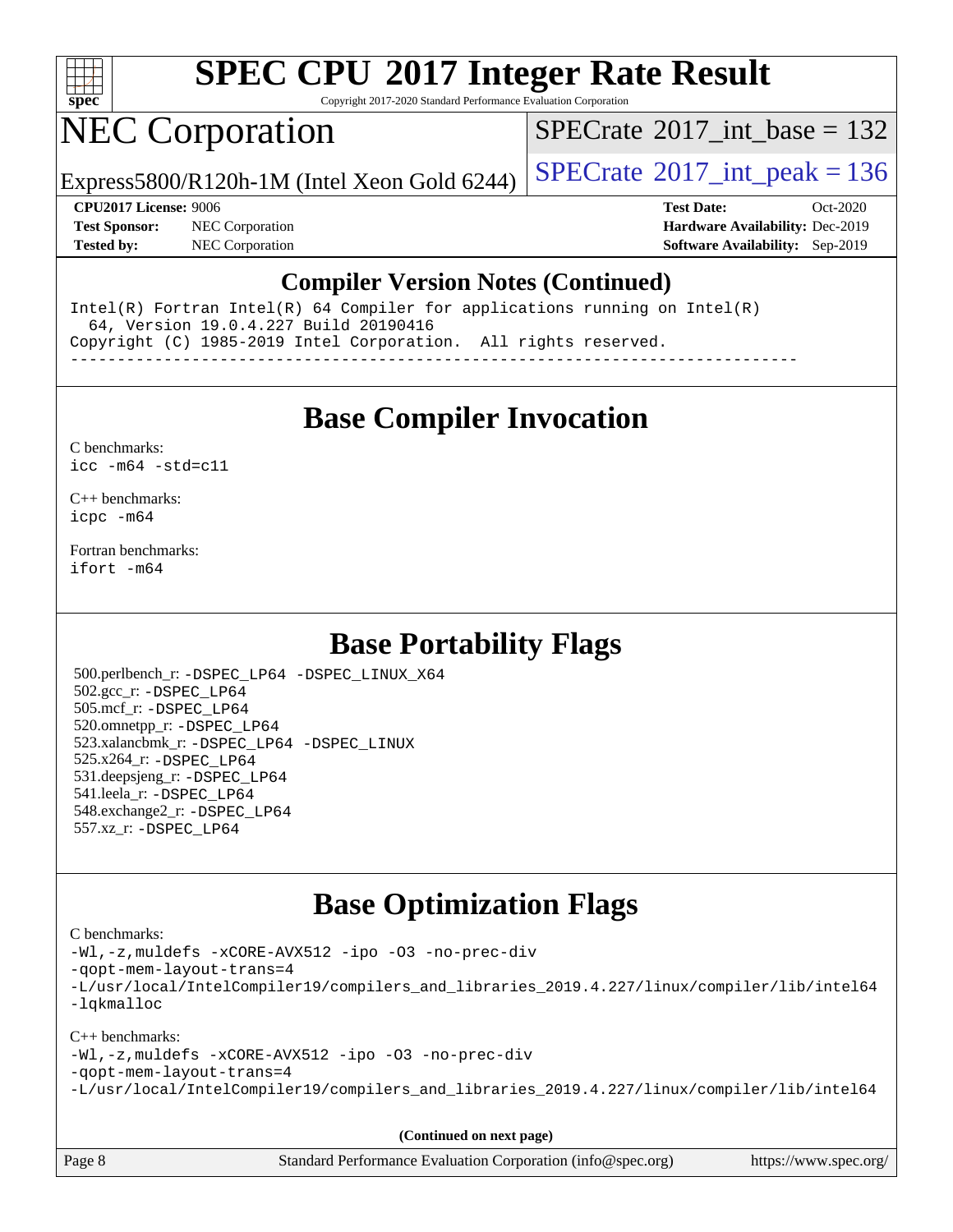

Copyright 2017-2020 Standard Performance Evaluation Corporation

## NEC Corporation

 $SPECTate@2017_int\_base = 132$ 

Express5800/R120h-1M (Intel Xeon Gold 6244)  $\left|$  [SPECrate](http://www.spec.org/auto/cpu2017/Docs/result-fields.html#SPECrate2017intpeak)<sup>®</sup>[2017\\_int\\_peak = 1](http://www.spec.org/auto/cpu2017/Docs/result-fields.html#SPECrate2017intpeak)36

**[Test Sponsor:](http://www.spec.org/auto/cpu2017/Docs/result-fields.html#TestSponsor)** NEC Corporation **[Hardware Availability:](http://www.spec.org/auto/cpu2017/Docs/result-fields.html#HardwareAvailability)** Dec-2019 **[Tested by:](http://www.spec.org/auto/cpu2017/Docs/result-fields.html#Testedby)** NEC Corporation **[Software Availability:](http://www.spec.org/auto/cpu2017/Docs/result-fields.html#SoftwareAvailability)** Sep-2019

**[CPU2017 License:](http://www.spec.org/auto/cpu2017/Docs/result-fields.html#CPU2017License)** 9006 **[Test Date:](http://www.spec.org/auto/cpu2017/Docs/result-fields.html#TestDate)** Oct-2020

## **[Base Optimization Flags \(Continued\)](http://www.spec.org/auto/cpu2017/Docs/result-fields.html#BaseOptimizationFlags)**

[C++ benchmarks](http://www.spec.org/auto/cpu2017/Docs/result-fields.html#CXXbenchmarks) (continued): [-lqkmalloc](http://www.spec.org/cpu2017/results/res2020q4/cpu2017-20201026-24270.flags.html#user_CXXbase_qkmalloc_link_lib_79a818439969f771c6bc311cfd333c00fc099dad35c030f5aab9dda831713d2015205805422f83de8875488a2991c0a156aaa600e1f9138f8fc37004abc96dc5)

#### [Fortran benchmarks](http://www.spec.org/auto/cpu2017/Docs/result-fields.html#Fortranbenchmarks):

```
-Wl,-z,muldefs -xCORE-AVX512 -ipo -O3 -no-prec-div
-qopt-mem-layout-trans=4 -nostandard-realloc-lhs -align array32byte
-L/usr/local/IntelCompiler19/compilers_and_libraries_2019.4.227/linux/compiler/lib/intel64
-lqkmalloc
```
**[Peak Compiler Invocation](http://www.spec.org/auto/cpu2017/Docs/result-fields.html#PeakCompilerInvocation)**

[C benchmarks \(except as noted below\)](http://www.spec.org/auto/cpu2017/Docs/result-fields.html#Cbenchmarksexceptasnotedbelow):

[icc -m64 -std=c11](http://www.spec.org/cpu2017/results/res2020q4/cpu2017-20201026-24270.flags.html#user_CCpeak_intel_icc_64bit_c11_33ee0cdaae7deeeab2a9725423ba97205ce30f63b9926c2519791662299b76a0318f32ddfffdc46587804de3178b4f9328c46fa7c2b0cd779d7a61945c91cd35)

502.gcc\_r: [icc -m32 -std=c11 -L/usr/local/IntelCompiler19/compilers\\_and\\_libraries\\_2019.4.227/linux/compiler/lib/ia32\\_lin](http://www.spec.org/cpu2017/results/res2020q4/cpu2017-20201026-24270.flags.html#user_peakCCLD502_gcc_r_intel_icc_38a193a897536fa645efb1dc6ac2bea2bddbbe56f130e144a606d1b2649003f27c79f8814020c1f9355cbbf0d7ab0d194a7a979ee1e2a95641bbb8cf571aac7b)

[C++ benchmarks \(except as noted below\)](http://www.spec.org/auto/cpu2017/Docs/result-fields.html#CXXbenchmarksexceptasnotedbelow): [icpc -m64](http://www.spec.org/cpu2017/results/res2020q4/cpu2017-20201026-24270.flags.html#user_CXXpeak_intel_icpc_64bit_4ecb2543ae3f1412ef961e0650ca070fec7b7afdcd6ed48761b84423119d1bf6bdf5cad15b44d48e7256388bc77273b966e5eb805aefd121eb22e9299b2ec9d9)

523.xalancbmk\_r: [icpc -m32 -L/usr/local/IntelCompiler19/compilers\\_and\\_libraries\\_2019.4.227/linux/compiler/lib/ia32\\_lin](http://www.spec.org/cpu2017/results/res2020q4/cpu2017-20201026-24270.flags.html#user_peakCXXLD523_xalancbmk_r_intel_icpc_840f965b38320ad10acba6032d6ca4c816e722c432c250f3408feae347068ba449f694544a48cf12cd3bde3495e328e6747ab0f629c2925d3062e2ee144af951)

[Fortran benchmarks](http://www.spec.org/auto/cpu2017/Docs/result-fields.html#Fortranbenchmarks): [ifort -m64](http://www.spec.org/cpu2017/results/res2020q4/cpu2017-20201026-24270.flags.html#user_FCpeak_intel_ifort_64bit_24f2bb282fbaeffd6157abe4f878425411749daecae9a33200eee2bee2fe76f3b89351d69a8130dd5949958ce389cf37ff59a95e7a40d588e8d3a57e0c3fd751)

## **[Peak Portability Flags](http://www.spec.org/auto/cpu2017/Docs/result-fields.html#PeakPortabilityFlags)**

 500.perlbench\_r: [-DSPEC\\_LP64](http://www.spec.org/cpu2017/results/res2020q4/cpu2017-20201026-24270.flags.html#b500.perlbench_r_peakPORTABILITY_DSPEC_LP64) [-DSPEC\\_LINUX\\_X64](http://www.spec.org/cpu2017/results/res2020q4/cpu2017-20201026-24270.flags.html#b500.perlbench_r_peakCPORTABILITY_DSPEC_LINUX_X64) 502.gcc\_r: [-D\\_FILE\\_OFFSET\\_BITS=64](http://www.spec.org/cpu2017/results/res2020q4/cpu2017-20201026-24270.flags.html#user_peakPORTABILITY502_gcc_r_file_offset_bits_64_5ae949a99b284ddf4e95728d47cb0843d81b2eb0e18bdfe74bbf0f61d0b064f4bda2f10ea5eb90e1dcab0e84dbc592acfc5018bc955c18609f94ddb8d550002c) 505.mcf\_r: [-DSPEC\\_LP64](http://www.spec.org/cpu2017/results/res2020q4/cpu2017-20201026-24270.flags.html#suite_peakPORTABILITY505_mcf_r_DSPEC_LP64) 520.omnetpp\_r: [-DSPEC\\_LP64](http://www.spec.org/cpu2017/results/res2020q4/cpu2017-20201026-24270.flags.html#suite_peakPORTABILITY520_omnetpp_r_DSPEC_LP64) 523.xalancbmk\_r: [-D\\_FILE\\_OFFSET\\_BITS=64](http://www.spec.org/cpu2017/results/res2020q4/cpu2017-20201026-24270.flags.html#user_peakPORTABILITY523_xalancbmk_r_file_offset_bits_64_5ae949a99b284ddf4e95728d47cb0843d81b2eb0e18bdfe74bbf0f61d0b064f4bda2f10ea5eb90e1dcab0e84dbc592acfc5018bc955c18609f94ddb8d550002c) [-DSPEC\\_LINUX](http://www.spec.org/cpu2017/results/res2020q4/cpu2017-20201026-24270.flags.html#b523.xalancbmk_r_peakCXXPORTABILITY_DSPEC_LINUX) 525.x264\_r: [-DSPEC\\_LP64](http://www.spec.org/cpu2017/results/res2020q4/cpu2017-20201026-24270.flags.html#suite_peakPORTABILITY525_x264_r_DSPEC_LP64) 531.deepsjeng\_r: [-DSPEC\\_LP64](http://www.spec.org/cpu2017/results/res2020q4/cpu2017-20201026-24270.flags.html#suite_peakPORTABILITY531_deepsjeng_r_DSPEC_LP64) 541.leela\_r: [-DSPEC\\_LP64](http://www.spec.org/cpu2017/results/res2020q4/cpu2017-20201026-24270.flags.html#suite_peakPORTABILITY541_leela_r_DSPEC_LP64) 548.exchange2\_r: [-DSPEC\\_LP64](http://www.spec.org/cpu2017/results/res2020q4/cpu2017-20201026-24270.flags.html#suite_peakPORTABILITY548_exchange2_r_DSPEC_LP64) 557.xz\_r: [-DSPEC\\_LP64](http://www.spec.org/cpu2017/results/res2020q4/cpu2017-20201026-24270.flags.html#suite_peakPORTABILITY557_xz_r_DSPEC_LP64)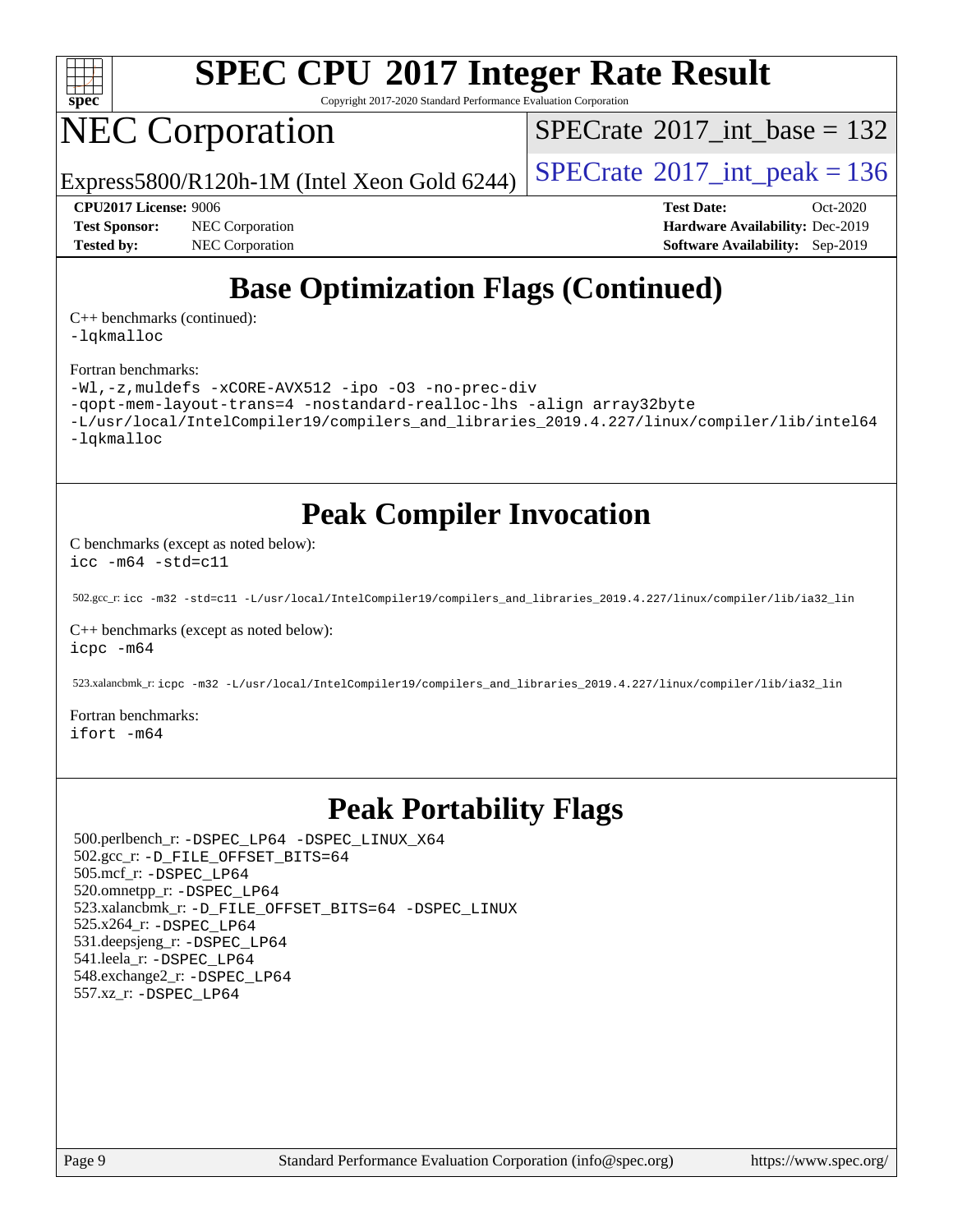

Copyright 2017-2020 Standard Performance Evaluation Corporation

## NEC Corporation

 $SPECTate@2017_int\_base = 132$ 

Express5800/R120h-1M (Intel Xeon Gold 6244)  $\left|$  [SPECrate](http://www.spec.org/auto/cpu2017/Docs/result-fields.html#SPECrate2017intpeak)<sup>®</sup>[2017\\_int\\_peak = 1](http://www.spec.org/auto/cpu2017/Docs/result-fields.html#SPECrate2017intpeak)36

**[Tested by:](http://www.spec.org/auto/cpu2017/Docs/result-fields.html#Testedby)** NEC Corporation **[Software Availability:](http://www.spec.org/auto/cpu2017/Docs/result-fields.html#SoftwareAvailability)** Sep-2019

**[CPU2017 License:](http://www.spec.org/auto/cpu2017/Docs/result-fields.html#CPU2017License)** 9006 **[Test Date:](http://www.spec.org/auto/cpu2017/Docs/result-fields.html#TestDate)** Oct-2020 **[Test Sponsor:](http://www.spec.org/auto/cpu2017/Docs/result-fields.html#TestSponsor)** NEC Corporation **[Hardware Availability:](http://www.spec.org/auto/cpu2017/Docs/result-fields.html#HardwareAvailability)** Dec-2019

## **[Peak Optimization Flags](http://www.spec.org/auto/cpu2017/Docs/result-fields.html#PeakOptimizationFlags)**

#### [C benchmarks:](http://www.spec.org/auto/cpu2017/Docs/result-fields.html#Cbenchmarks)

 500.perlbench\_r: [-Wl,-z,muldefs](http://www.spec.org/cpu2017/results/res2020q4/cpu2017-20201026-24270.flags.html#user_peakEXTRA_LDFLAGS500_perlbench_r_link_force_multiple1_b4cbdb97b34bdee9ceefcfe54f4c8ea74255f0b02a4b23e853cdb0e18eb4525ac79b5a88067c842dd0ee6996c24547a27a4b99331201badda8798ef8a743f577) [-prof-gen](http://www.spec.org/cpu2017/results/res2020q4/cpu2017-20201026-24270.flags.html#user_peakPASS1_CFLAGSPASS1_LDFLAGS500_perlbench_r_prof_gen_5aa4926d6013ddb2a31985c654b3eb18169fc0c6952a63635c234f711e6e63dd76e94ad52365559451ec499a2cdb89e4dc58ba4c67ef54ca681ffbe1461d6b36)(pass 1) [-prof-use](http://www.spec.org/cpu2017/results/res2020q4/cpu2017-20201026-24270.flags.html#user_peakPASS2_CFLAGSPASS2_LDFLAGS500_perlbench_r_prof_use_1a21ceae95f36a2b53c25747139a6c16ca95bd9def2a207b4f0849963b97e94f5260e30a0c64f4bb623698870e679ca08317ef8150905d41bd88c6f78df73f19)(pass 2) [-ipo](http://www.spec.org/cpu2017/results/res2020q4/cpu2017-20201026-24270.flags.html#user_peakPASS1_COPTIMIZEPASS2_COPTIMIZE500_perlbench_r_f-ipo) [-xCORE-AVX512](http://www.spec.org/cpu2017/results/res2020q4/cpu2017-20201026-24270.flags.html#user_peakPASS2_COPTIMIZE500_perlbench_r_f-xCORE-AVX512) [-O3](http://www.spec.org/cpu2017/results/res2020q4/cpu2017-20201026-24270.flags.html#user_peakPASS1_COPTIMIZEPASS2_COPTIMIZE500_perlbench_r_f-O3) [-no-prec-div](http://www.spec.org/cpu2017/results/res2020q4/cpu2017-20201026-24270.flags.html#user_peakPASS1_COPTIMIZEPASS2_COPTIMIZE500_perlbench_r_f-no-prec-div) [-qopt-mem-layout-trans=4](http://www.spec.org/cpu2017/results/res2020q4/cpu2017-20201026-24270.flags.html#user_peakPASS1_COPTIMIZEPASS2_COPTIMIZE500_perlbench_r_f-qopt-mem-layout-trans_fa39e755916c150a61361b7846f310bcdf6f04e385ef281cadf3647acec3f0ae266d1a1d22d972a7087a248fd4e6ca390a3634700869573d231a252c784941a8) [-fno-strict-overflow](http://www.spec.org/cpu2017/results/res2020q4/cpu2017-20201026-24270.flags.html#user_peakEXTRA_OPTIMIZE500_perlbench_r_f-fno-strict-overflow) [-L/usr/local/IntelCompiler19/compilers\\_and\\_libraries\\_2019.4.227/linux/compiler/lib/intel64](http://www.spec.org/cpu2017/results/res2020q4/cpu2017-20201026-24270.flags.html#user_peakEXTRA_LIBS500_perlbench_r_qkmalloc_link_0ffe0cb02c68ef1b443a077c7888c10c67ca0d1dd7138472156f06a085bbad385f78d49618ad55dca9db3b1608e84afc2f69b4003b1d1ca498a9fc1462ccefda) [-lqkmalloc](http://www.spec.org/cpu2017/results/res2020q4/cpu2017-20201026-24270.flags.html#user_peakEXTRA_LIBS500_perlbench_r_qkmalloc_link_lib_79a818439969f771c6bc311cfd333c00fc099dad35c030f5aab9dda831713d2015205805422f83de8875488a2991c0a156aaa600e1f9138f8fc37004abc96dc5) 502.gcc\_r: [-Wl,-z,muldefs](http://www.spec.org/cpu2017/results/res2020q4/cpu2017-20201026-24270.flags.html#user_peakEXTRA_LDFLAGS502_gcc_r_link_force_multiple1_b4cbdb97b34bdee9ceefcfe54f4c8ea74255f0b02a4b23e853cdb0e18eb4525ac79b5a88067c842dd0ee6996c24547a27a4b99331201badda8798ef8a743f577) [-prof-gen](http://www.spec.org/cpu2017/results/res2020q4/cpu2017-20201026-24270.flags.html#user_peakPASS1_CFLAGSPASS1_LDFLAGS502_gcc_r_prof_gen_5aa4926d6013ddb2a31985c654b3eb18169fc0c6952a63635c234f711e6e63dd76e94ad52365559451ec499a2cdb89e4dc58ba4c67ef54ca681ffbe1461d6b36)(pass 1) [-prof-use](http://www.spec.org/cpu2017/results/res2020q4/cpu2017-20201026-24270.flags.html#user_peakPASS2_CFLAGSPASS2_LDFLAGS502_gcc_r_prof_use_1a21ceae95f36a2b53c25747139a6c16ca95bd9def2a207b4f0849963b97e94f5260e30a0c64f4bb623698870e679ca08317ef8150905d41bd88c6f78df73f19)(pass 2) [-ipo](http://www.spec.org/cpu2017/results/res2020q4/cpu2017-20201026-24270.flags.html#user_peakPASS1_COPTIMIZEPASS2_COPTIMIZE502_gcc_r_f-ipo) [-xCORE-AVX512](http://www.spec.org/cpu2017/results/res2020q4/cpu2017-20201026-24270.flags.html#user_peakPASS2_COPTIMIZE502_gcc_r_f-xCORE-AVX512) [-O3](http://www.spec.org/cpu2017/results/res2020q4/cpu2017-20201026-24270.flags.html#user_peakPASS1_COPTIMIZEPASS2_COPTIMIZE502_gcc_r_f-O3) [-no-prec-div](http://www.spec.org/cpu2017/results/res2020q4/cpu2017-20201026-24270.flags.html#user_peakPASS1_COPTIMIZEPASS2_COPTIMIZE502_gcc_r_f-no-prec-div) [-qopt-mem-layout-trans=4](http://www.spec.org/cpu2017/results/res2020q4/cpu2017-20201026-24270.flags.html#user_peakPASS1_COPTIMIZEPASS2_COPTIMIZE502_gcc_r_f-qopt-mem-layout-trans_fa39e755916c150a61361b7846f310bcdf6f04e385ef281cadf3647acec3f0ae266d1a1d22d972a7087a248fd4e6ca390a3634700869573d231a252c784941a8) [-L/usr/local/je5.0.1-32/lib](http://www.spec.org/cpu2017/results/res2020q4/cpu2017-20201026-24270.flags.html#user_peakEXTRA_LIBS502_gcc_r_jemalloc_link_path32_e29f22e8e6c17053bbc6a0971f5a9c01a601a06bb1a59df2084b77a2fe0a2995b64fd4256feaeea39eeba3aae142e96e2b2b0a28974019c0c0c88139a84f900a) [-ljemalloc](http://www.spec.org/cpu2017/results/res2020q4/cpu2017-20201026-24270.flags.html#user_peakEXTRA_LIBS502_gcc_r_jemalloc_link_lib_d1249b907c500fa1c0672f44f562e3d0f79738ae9e3c4a9c376d49f265a04b9c99b167ecedbf6711b3085be911c67ff61f150a17b3472be731631ba4d0471706) 505.mcf\_r: [-Wl,-z,muldefs](http://www.spec.org/cpu2017/results/res2020q4/cpu2017-20201026-24270.flags.html#user_peakEXTRA_LDFLAGS505_mcf_r_link_force_multiple1_b4cbdb97b34bdee9ceefcfe54f4c8ea74255f0b02a4b23e853cdb0e18eb4525ac79b5a88067c842dd0ee6996c24547a27a4b99331201badda8798ef8a743f577) [-xCORE-AVX512](http://www.spec.org/cpu2017/results/res2020q4/cpu2017-20201026-24270.flags.html#user_peakCOPTIMIZE505_mcf_r_f-xCORE-AVX512) [-ipo](http://www.spec.org/cpu2017/results/res2020q4/cpu2017-20201026-24270.flags.html#user_peakCOPTIMIZE505_mcf_r_f-ipo) [-O3](http://www.spec.org/cpu2017/results/res2020q4/cpu2017-20201026-24270.flags.html#user_peakCOPTIMIZE505_mcf_r_f-O3) [-no-prec-div](http://www.spec.org/cpu2017/results/res2020q4/cpu2017-20201026-24270.flags.html#user_peakCOPTIMIZE505_mcf_r_f-no-prec-div) [-qopt-mem-layout-trans=4](http://www.spec.org/cpu2017/results/res2020q4/cpu2017-20201026-24270.flags.html#user_peakCOPTIMIZE505_mcf_r_f-qopt-mem-layout-trans_fa39e755916c150a61361b7846f310bcdf6f04e385ef281cadf3647acec3f0ae266d1a1d22d972a7087a248fd4e6ca390a3634700869573d231a252c784941a8) [-L/usr/local/IntelCompiler19/compilers\\_and\\_libraries\\_2019.4.227/linux/compiler/lib/intel64](http://www.spec.org/cpu2017/results/res2020q4/cpu2017-20201026-24270.flags.html#user_peakEXTRA_LIBS505_mcf_r_qkmalloc_link_0ffe0cb02c68ef1b443a077c7888c10c67ca0d1dd7138472156f06a085bbad385f78d49618ad55dca9db3b1608e84afc2f69b4003b1d1ca498a9fc1462ccefda) [-lqkmalloc](http://www.spec.org/cpu2017/results/res2020q4/cpu2017-20201026-24270.flags.html#user_peakEXTRA_LIBS505_mcf_r_qkmalloc_link_lib_79a818439969f771c6bc311cfd333c00fc099dad35c030f5aab9dda831713d2015205805422f83de8875488a2991c0a156aaa600e1f9138f8fc37004abc96dc5) 525.x264\_r: [-Wl,-z,muldefs](http://www.spec.org/cpu2017/results/res2020q4/cpu2017-20201026-24270.flags.html#user_peakEXTRA_LDFLAGS525_x264_r_link_force_multiple1_b4cbdb97b34bdee9ceefcfe54f4c8ea74255f0b02a4b23e853cdb0e18eb4525ac79b5a88067c842dd0ee6996c24547a27a4b99331201badda8798ef8a743f577) [-xCORE-AVX512](http://www.spec.org/cpu2017/results/res2020q4/cpu2017-20201026-24270.flags.html#user_peakCOPTIMIZE525_x264_r_f-xCORE-AVX512) [-ipo](http://www.spec.org/cpu2017/results/res2020q4/cpu2017-20201026-24270.flags.html#user_peakCOPTIMIZE525_x264_r_f-ipo) [-O3](http://www.spec.org/cpu2017/results/res2020q4/cpu2017-20201026-24270.flags.html#user_peakCOPTIMIZE525_x264_r_f-O3) [-no-prec-div](http://www.spec.org/cpu2017/results/res2020q4/cpu2017-20201026-24270.flags.html#user_peakCOPTIMIZE525_x264_r_f-no-prec-div) [-qopt-mem-layout-trans=4](http://www.spec.org/cpu2017/results/res2020q4/cpu2017-20201026-24270.flags.html#user_peakCOPTIMIZE525_x264_r_f-qopt-mem-layout-trans_fa39e755916c150a61361b7846f310bcdf6f04e385ef281cadf3647acec3f0ae266d1a1d22d972a7087a248fd4e6ca390a3634700869573d231a252c784941a8) [-fno-alias](http://www.spec.org/cpu2017/results/res2020q4/cpu2017-20201026-24270.flags.html#user_peakEXTRA_OPTIMIZE525_x264_r_f-no-alias_77dbac10d91cbfe898fbf4a29d1b29b694089caa623bdd1baccc9957d4edbe8d106c0b357e2748a65b44fc9e83d78098bb898077f3fe92f9faf24f7bd4a07ed7) [-L/usr/local/IntelCompiler19/compilers\\_and\\_libraries\\_2019.4.227/linux/compiler/lib/intel64](http://www.spec.org/cpu2017/results/res2020q4/cpu2017-20201026-24270.flags.html#user_peakEXTRA_LIBS525_x264_r_qkmalloc_link_0ffe0cb02c68ef1b443a077c7888c10c67ca0d1dd7138472156f06a085bbad385f78d49618ad55dca9db3b1608e84afc2f69b4003b1d1ca498a9fc1462ccefda) [-lqkmalloc](http://www.spec.org/cpu2017/results/res2020q4/cpu2017-20201026-24270.flags.html#user_peakEXTRA_LIBS525_x264_r_qkmalloc_link_lib_79a818439969f771c6bc311cfd333c00fc099dad35c030f5aab9dda831713d2015205805422f83de8875488a2991c0a156aaa600e1f9138f8fc37004abc96dc5) 557.xz\_r: Same as 505.mcf\_r [C++ benchmarks:](http://www.spec.org/auto/cpu2017/Docs/result-fields.html#CXXbenchmarks)  $520.$ omnetpp\_r: basepeak = yes 523.xalancbmk\_r: [-Wl,-z,muldefs](http://www.spec.org/cpu2017/results/res2020q4/cpu2017-20201026-24270.flags.html#user_peakEXTRA_LDFLAGS523_xalancbmk_r_link_force_multiple1_b4cbdb97b34bdee9ceefcfe54f4c8ea74255f0b02a4b23e853cdb0e18eb4525ac79b5a88067c842dd0ee6996c24547a27a4b99331201badda8798ef8a743f577) [-prof-gen](http://www.spec.org/cpu2017/results/res2020q4/cpu2017-20201026-24270.flags.html#user_peakPASS1_CXXFLAGSPASS1_LDFLAGS523_xalancbmk_r_prof_gen_5aa4926d6013ddb2a31985c654b3eb18169fc0c6952a63635c234f711e6e63dd76e94ad52365559451ec499a2cdb89e4dc58ba4c67ef54ca681ffbe1461d6b36)(pass 1) [-prof-use](http://www.spec.org/cpu2017/results/res2020q4/cpu2017-20201026-24270.flags.html#user_peakPASS2_CXXFLAGSPASS2_LDFLAGS523_xalancbmk_r_prof_use_1a21ceae95f36a2b53c25747139a6c16ca95bd9def2a207b4f0849963b97e94f5260e30a0c64f4bb623698870e679ca08317ef8150905d41bd88c6f78df73f19)(pass 2) [-ipo](http://www.spec.org/cpu2017/results/res2020q4/cpu2017-20201026-24270.flags.html#user_peakPASS1_CXXOPTIMIZEPASS2_CXXOPTIMIZE523_xalancbmk_r_f-ipo) [-xCORE-AVX512](http://www.spec.org/cpu2017/results/res2020q4/cpu2017-20201026-24270.flags.html#user_peakPASS2_CXXOPTIMIZE523_xalancbmk_r_f-xCORE-AVX512) [-O3](http://www.spec.org/cpu2017/results/res2020q4/cpu2017-20201026-24270.flags.html#user_peakPASS1_CXXOPTIMIZEPASS2_CXXOPTIMIZE523_xalancbmk_r_f-O3) [-no-prec-div](http://www.spec.org/cpu2017/results/res2020q4/cpu2017-20201026-24270.flags.html#user_peakPASS1_CXXOPTIMIZEPASS2_CXXOPTIMIZE523_xalancbmk_r_f-no-prec-div) [-qopt-mem-layout-trans=4](http://www.spec.org/cpu2017/results/res2020q4/cpu2017-20201026-24270.flags.html#user_peakPASS1_CXXOPTIMIZEPASS2_CXXOPTIMIZE523_xalancbmk_r_f-qopt-mem-layout-trans_fa39e755916c150a61361b7846f310bcdf6f04e385ef281cadf3647acec3f0ae266d1a1d22d972a7087a248fd4e6ca390a3634700869573d231a252c784941a8) [-L/usr/local/je5.0.1-32/lib](http://www.spec.org/cpu2017/results/res2020q4/cpu2017-20201026-24270.flags.html#user_peakEXTRA_LIBS523_xalancbmk_r_jemalloc_link_path32_e29f22e8e6c17053bbc6a0971f5a9c01a601a06bb1a59df2084b77a2fe0a2995b64fd4256feaeea39eeba3aae142e96e2b2b0a28974019c0c0c88139a84f900a) [-ljemalloc](http://www.spec.org/cpu2017/results/res2020q4/cpu2017-20201026-24270.flags.html#user_peakEXTRA_LIBS523_xalancbmk_r_jemalloc_link_lib_d1249b907c500fa1c0672f44f562e3d0f79738ae9e3c4a9c376d49f265a04b9c99b167ecedbf6711b3085be911c67ff61f150a17b3472be731631ba4d0471706) 531.deepsjeng\_r: [-Wl,-z,muldefs](http://www.spec.org/cpu2017/results/res2020q4/cpu2017-20201026-24270.flags.html#user_peakEXTRA_LDFLAGS531_deepsjeng_r_link_force_multiple1_b4cbdb97b34bdee9ceefcfe54f4c8ea74255f0b02a4b23e853cdb0e18eb4525ac79b5a88067c842dd0ee6996c24547a27a4b99331201badda8798ef8a743f577) [-xCORE-AVX512](http://www.spec.org/cpu2017/results/res2020q4/cpu2017-20201026-24270.flags.html#user_peakCXXOPTIMIZE531_deepsjeng_r_f-xCORE-AVX512) [-ipo](http://www.spec.org/cpu2017/results/res2020q4/cpu2017-20201026-24270.flags.html#user_peakCXXOPTIMIZE531_deepsjeng_r_f-ipo) [-O3](http://www.spec.org/cpu2017/results/res2020q4/cpu2017-20201026-24270.flags.html#user_peakCXXOPTIMIZE531_deepsjeng_r_f-O3) [-no-prec-div](http://www.spec.org/cpu2017/results/res2020q4/cpu2017-20201026-24270.flags.html#user_peakCXXOPTIMIZE531_deepsjeng_r_f-no-prec-div) [-qopt-mem-layout-trans=4](http://www.spec.org/cpu2017/results/res2020q4/cpu2017-20201026-24270.flags.html#user_peakCXXOPTIMIZE531_deepsjeng_r_f-qopt-mem-layout-trans_fa39e755916c150a61361b7846f310bcdf6f04e385ef281cadf3647acec3f0ae266d1a1d22d972a7087a248fd4e6ca390a3634700869573d231a252c784941a8) [-L/usr/local/IntelCompiler19/compilers\\_and\\_libraries\\_2019.4.227/linux/compiler/lib/intel64](http://www.spec.org/cpu2017/results/res2020q4/cpu2017-20201026-24270.flags.html#user_peakEXTRA_LIBS531_deepsjeng_r_qkmalloc_link_0ffe0cb02c68ef1b443a077c7888c10c67ca0d1dd7138472156f06a085bbad385f78d49618ad55dca9db3b1608e84afc2f69b4003b1d1ca498a9fc1462ccefda) [-lqkmalloc](http://www.spec.org/cpu2017/results/res2020q4/cpu2017-20201026-24270.flags.html#user_peakEXTRA_LIBS531_deepsjeng_r_qkmalloc_link_lib_79a818439969f771c6bc311cfd333c00fc099dad35c030f5aab9dda831713d2015205805422f83de8875488a2991c0a156aaa600e1f9138f8fc37004abc96dc5) 541.leela\_r: Same as 531.deepsjeng\_r [Fortran benchmarks](http://www.spec.org/auto/cpu2017/Docs/result-fields.html#Fortranbenchmarks): [-Wl,-z,muldefs](http://www.spec.org/cpu2017/results/res2020q4/cpu2017-20201026-24270.flags.html#user_FCpeak_link_force_multiple1_b4cbdb97b34bdee9ceefcfe54f4c8ea74255f0b02a4b23e853cdb0e18eb4525ac79b5a88067c842dd0ee6996c24547a27a4b99331201badda8798ef8a743f577) [-xCORE-AVX512](http://www.spec.org/cpu2017/results/res2020q4/cpu2017-20201026-24270.flags.html#user_FCpeak_f-xCORE-AVX512) [-ipo](http://www.spec.org/cpu2017/results/res2020q4/cpu2017-20201026-24270.flags.html#user_FCpeak_f-ipo) [-O3](http://www.spec.org/cpu2017/results/res2020q4/cpu2017-20201026-24270.flags.html#user_FCpeak_f-O3) [-no-prec-div](http://www.spec.org/cpu2017/results/res2020q4/cpu2017-20201026-24270.flags.html#user_FCpeak_f-no-prec-div) [-qopt-mem-layout-trans=4](http://www.spec.org/cpu2017/results/res2020q4/cpu2017-20201026-24270.flags.html#user_FCpeak_f-qopt-mem-layout-trans_fa39e755916c150a61361b7846f310bcdf6f04e385ef281cadf3647acec3f0ae266d1a1d22d972a7087a248fd4e6ca390a3634700869573d231a252c784941a8) [-nostandard-realloc-lhs](http://www.spec.org/cpu2017/results/res2020q4/cpu2017-20201026-24270.flags.html#user_FCpeak_f_2003_std_realloc_82b4557e90729c0f113870c07e44d33d6f5a304b4f63d4c15d2d0f1fab99f5daaed73bdb9275d9ae411527f28b936061aa8b9c8f2d63842963b95c9dd6426b8a) [-align array32byte](http://www.spec.org/cpu2017/results/res2020q4/cpu2017-20201026-24270.flags.html#user_FCpeak_align_array32byte_b982fe038af199962ba9a80c053b8342c548c85b40b8e86eb3cc33dee0d7986a4af373ac2d51c3f7cf710a18d62fdce2948f201cd044323541f22fc0fffc51b6) [-L/usr/local/IntelCompiler19/compilers\\_and\\_libraries\\_2019.4.227/linux/compiler/lib/intel64](http://www.spec.org/cpu2017/results/res2020q4/cpu2017-20201026-24270.flags.html#user_FCpeak_qkmalloc_link_0ffe0cb02c68ef1b443a077c7888c10c67ca0d1dd7138472156f06a085bbad385f78d49618ad55dca9db3b1608e84afc2f69b4003b1d1ca498a9fc1462ccefda) [-lqkmalloc](http://www.spec.org/cpu2017/results/res2020q4/cpu2017-20201026-24270.flags.html#user_FCpeak_qkmalloc_link_lib_79a818439969f771c6bc311cfd333c00fc099dad35c030f5aab9dda831713d2015205805422f83de8875488a2991c0a156aaa600e1f9138f8fc37004abc96dc5)